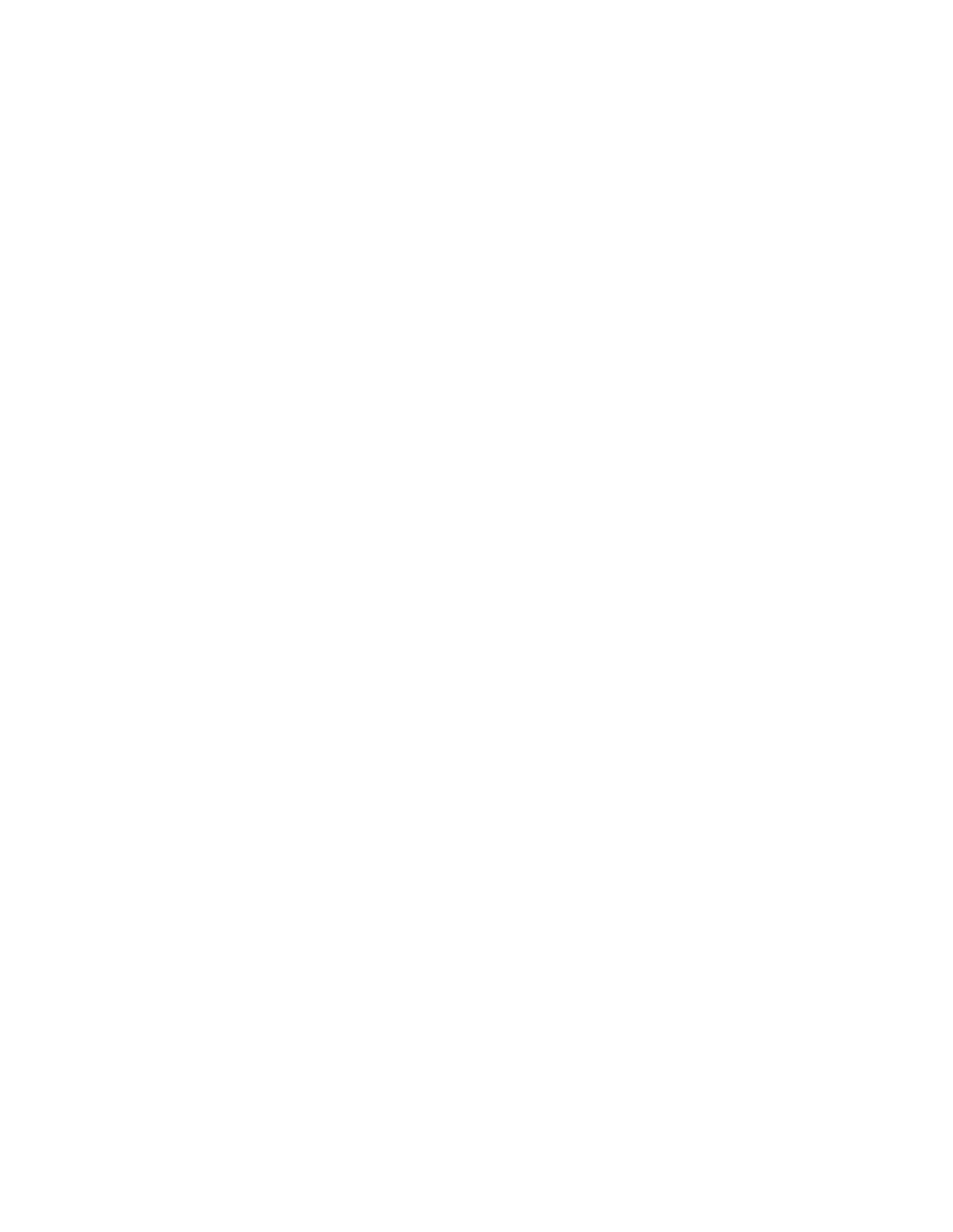# <span id="page-2-0"></span>**1.0 Overview**

The purpose of this chapter is to provide rainfall depth, duration, intensity, and frequency data and analytical methods used to develop the rainfall information needed to carry out the hydrological analyses described in the *Runoff* chapter of the Urban Storm Drainage Criteria Manual (USDCM). Specifically, this chapter describes:

- The basis of point precipitation values for locations within the Urban Drainage and Flood Control District (UDFCD),
- Temporal distributions of point rainfall to develop the hyetographs necessary for the Colorado Urban Hydrograph Procedure (CUHP) hydrological modeling, and
- **Intensity-duration-frequency (IDF) data and relationships used in Rational Method hydrologic** computations.

This chapter includes analysis of the 2-, 5-, 10-, 25-, 50-, 100-, and 500-year return storm events. If information is needed regarding other storm return periods or for areas in Colorado but outside UDFCD, the reader is directed to NOAA Atlas 14 Precipitation-Frequency Atlas of the United States, Volume 8 Version 2.0 (NOAA Atlas 14) published by the National Oceanic and Atmospheric Administration (NOAA) in 2013, which contains a more complete description of rainfall analysis in the State of Colorado.

#### **History of the Rainfall Chapter**

The USDCM that was originally published in 1969 contained rainfall depth-duration-frequency maps for the 2-, 10-, and 100-year events and guidelines for developing design rainstorms and I-D-F curves for any location within UDFCD. The NOAA Atlas 2, Volume III, published in 1973, was based on a longer period of record and a large number of gages. Unfortunately, the maps in the USDCM and the NOAA Atlas did not agree.

Since 1977 UDFCD has studied the rainfall and runoff relationships in the Denver metropolitan area, including analysis of the (then) 73-year period at the Denver rain gage. This analysis indicated that the NOAA Atlas 2 maps, although not perfect, were more in line with the rainfall frequency distribution of the long-term record than the maps in the original USDCM.

As the 1982 version of CUHP was being developed, UDFCD developed methods to convert the information in the NOAA Atlas 2 into a family of design rainstorms by distributing these design storms in a manner that yielded peak runoff recurrence frequency distributions consistent with observed rainfall-runoff characteristics in the Denver metropolitan area. For the above-stated reasons and to use rainfall information consistent with the information being used by the State of Colorado, it was concluded that the NOAA Atlas 2 rainfall information should also be used within UDFCD.

In 2013, the new *NOAA Atlas 14 Precipitation-Frequency Atlas of the United States, Volume 8- Midwestern States* was published with new precipitation values. UDFCD provided peer review of NOAA's work. In 2016, UDFCD used *NOAA Atlas 14* values in a CUHP recalibration effort and decided to adopt the new values at that time.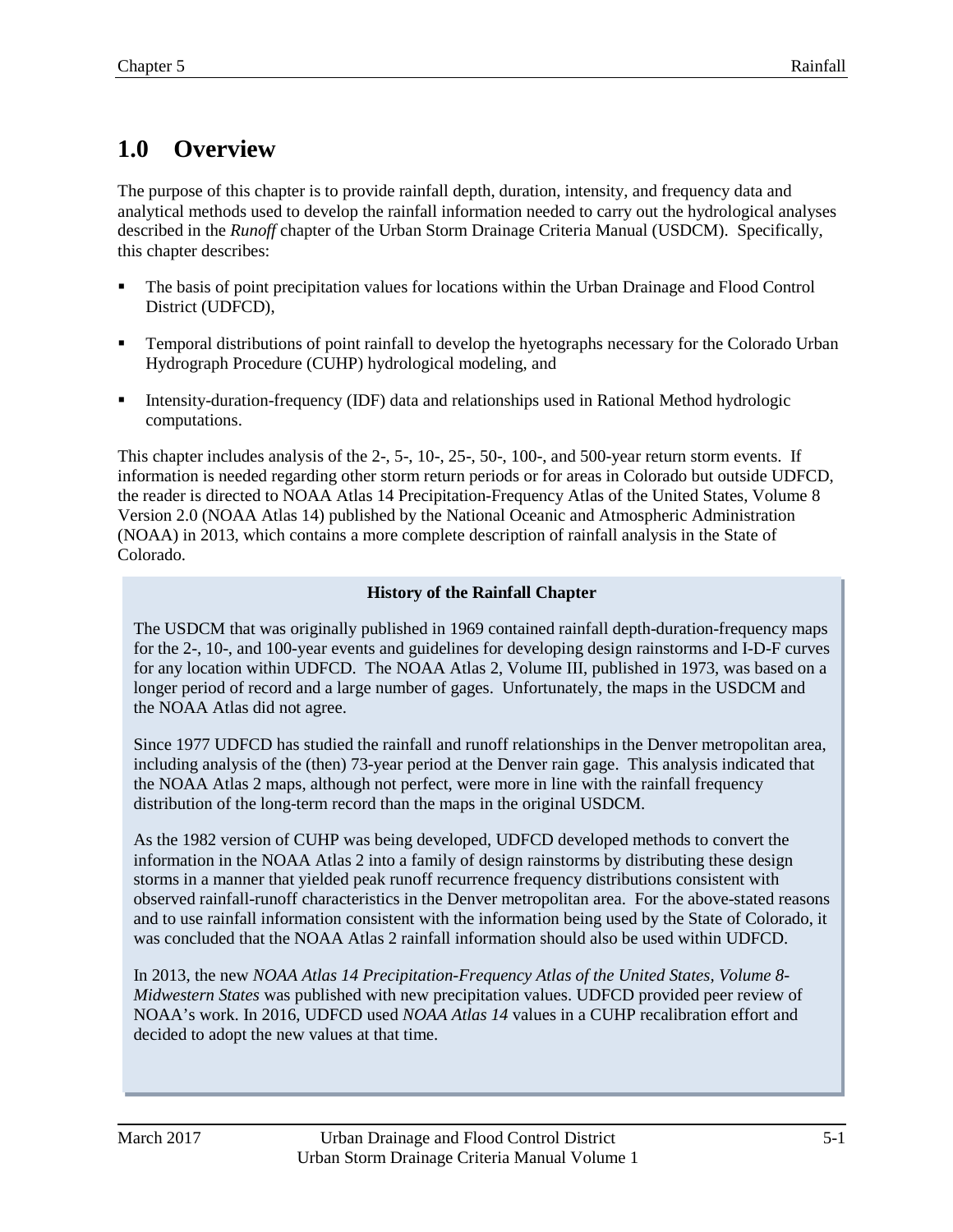# <span id="page-3-0"></span>**2.0 Rainfall Depth-Duration-Frequency**

To apply CUHP or the Rational Method as outlined in the *Runoff* Chapter, 1-hour point rainfall data for the area of interest are needed. To apply CUHP to watersheds larger than 15-square miles in size, 3-hour and 6-hour point rainfall depths are also required.

#### <span id="page-3-1"></span>**2.1 Rainfall Depth-Duration-Frequency**

Access NOAA Atlas 14 at<http://hdsc.nws.noaa.gov/hdsc/pfds/> to obtain rainfall depth-duration-frequency values for the UDFCD region. The website includes durations of 5, 10, 15, 30, and 60 minutes as well as 2, 3, 6, 12, and 24 hours. It also includes several durations from 2 to 60 days. Recurrence intervals included in the new Atlas include intervals of 1, 2, 5, 10, 25, 50, 100, 200, 500, and 1000 years. New with the Atlas 14 update, 2-hour and 3-hour depths are now provided. Previous versions of this manual provided equations to calculate these depths based on the 1-hour and 6-hour depths. These equations are still used in CUHP to calculate the third hour of the 3-hour temporal distribution as described in Section 3.1.

### <span id="page-3-2"></span>**3.0 Design Storm Distribution for CUHP**

The 1-hour point precipitation values from NOAA Atlas 14 are distributed into 5-minute increments (see Table 5-2) to develop temporal distributions for use with CUHP. The rainfall duration used with CUHP varies with the size of the watershed being analyzed as shown in Table 5-1. For larger storms, Depth Reduction Factors  $(DRFs)^{1}$  $(DRFs)^{1}$  $(DRFs)^{1}$  are applied to the incremental precipitation depths to take into account averaging effects for larger watershed sizes. For the 2-, 5-, and 10-year events (minor events), DRFs can be applied to watersheds 2-square miles or larger. For the 25-, 50-, 100-, and 500-year events, DRFs are applicable to watersheds 15-square miles and larger. Table 5-1 provides design storm durations and applicability of DRFs based on watershed area.

<span id="page-3-3"></span>

| <b>Design Storm</b>        | <b>Watershed Area</b><br>(square miles) | <b>Recommended</b><br><b>Storm Duration</b> | <b>Apply DRF?</b>     |
|----------------------------|-----------------------------------------|---------------------------------------------|-----------------------|
|                            | A < 2.0                                 | 2 hours                                     | Nο                    |
| $2-$ , 5-, and 10-<br>Year | 2.0 < A < 15.0                          | 2 hours                                     | $Yes - Use Table 5-3$ |
|                            | $A \ge 15.0$                            | 6 hours                                     | $Yes - Use Table 5-3$ |
| $25-$ , 50-, 100-,         | A < 15.0                                | 2 hours                                     | No                    |
| and 500-Year               | $A \ge 15.0$                            | 6 hours                                     | $Yes - Use Table 5-4$ |

|  |  |  |  | Table 5-1. Storm duration and area adjustment for CUHP modeling |  |  |
|--|--|--|--|-----------------------------------------------------------------|--|--|
|--|--|--|--|-----------------------------------------------------------------|--|--|

 $\overline{a}$ 

<span id="page-3-4"></span><sup>&</sup>lt;sup>1</sup> The term Depth Reduction Factor (DRF) is used in this text but is interchangeable with the terms Depth Area Reduction Factor (DARF) and Area Reduction Factor (ARF) used by others.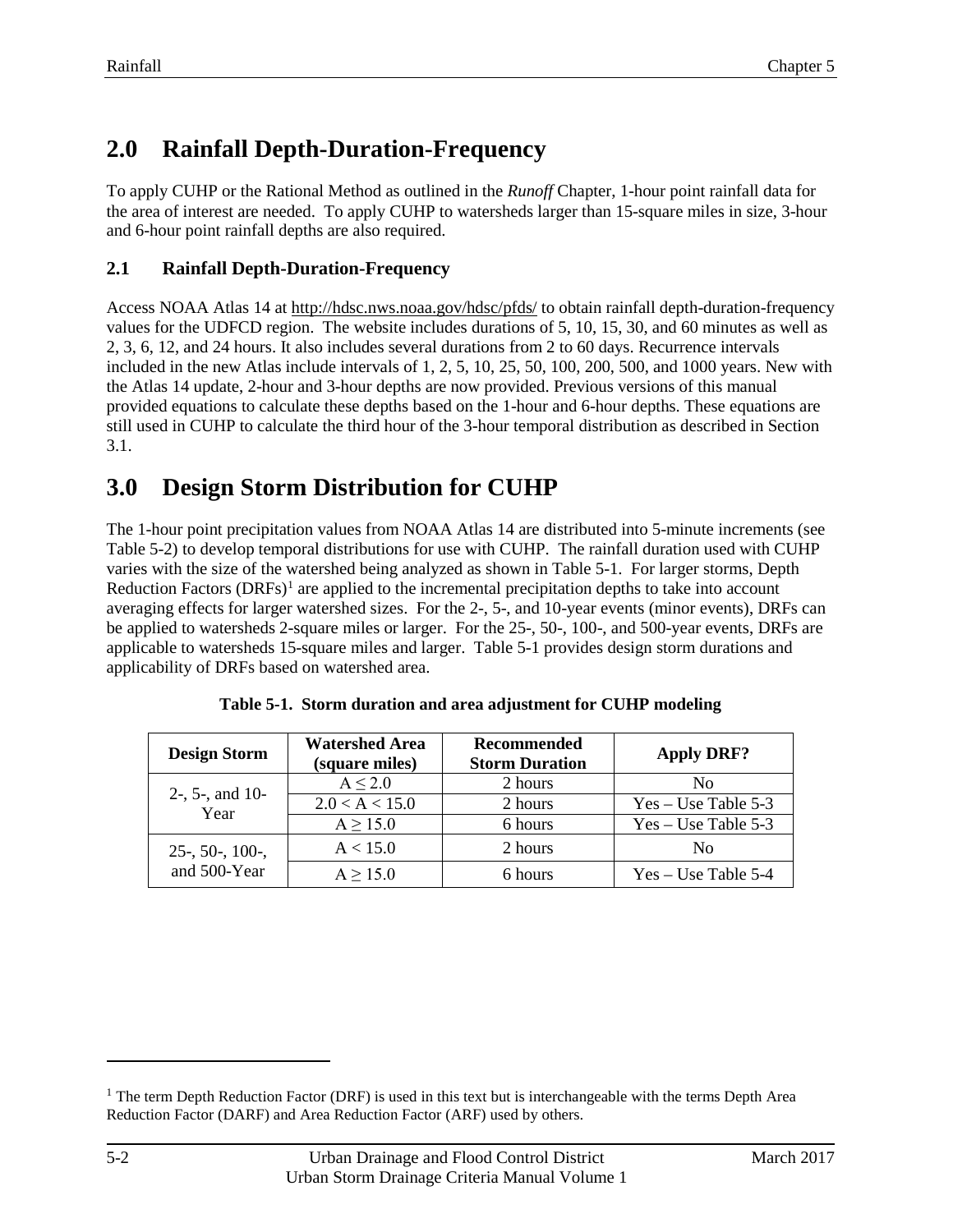#### <span id="page-4-0"></span>**3.1 Temporal Distribution**

The current version of CUHP was designed to be used with the 1-hour rainfall depths from NOAA Atlas 14. To obtain a temporal distribution for a design storm, the 1-hour depth is converted into a 2-hour design storm by multiplying the 1-hour depth(s) by the percentages for each time increment given in Table 5-2. This conversion is handled automatically in CUHP for the 1-hour depth specified in the CUHP input file.

The temporal distribution presented in Table 5-2 represents a design storm for use with a distributed rainfall-runoff routing model. The distribution is the result of a calibration process performed by UDFCD to provide, in conjunction with the use of CUHP, peak runoff rates and runoff volumes of the same return period as the design storm (Urbonas 1978). The 1-hour values are "embedded" in the 2-hour and other duration design storms. The first hour of the rainfall distribution includes the most intense rainfall (25% of the 1-hour point rainfall depth is assumed to occur over a 5-minute period). The 2-hour precipitation total is approximately 116% of the 1-hour rainfall depth for all recurrence intervals included in this chapter, as shown in the totals at the bottom of Table 5-2. It should be noted that the 2-hour point rainfall depth provided in the NOAA Atlas may differ slightly from the summation of the incremental depths from the 2-hour distribution in CUHP.

CUHP prepares a temporal distribution of the Design Rainfall for the 2-, 5-, 10-, 25-, 50-, 100- and 500-yr events within the UDFCD boundary including depth reduction factors (DRFs) for use with SWMM modeling. CUHP may provide slightly different results for the rainfall distribution than the procedure outlined in this chapter due to a smoothing method implemented in the programming which eliminates potential dips in the hyetograph.

To develop the temporal distribution for the 6-hour design storm (watersheds greater than 15.0 square miles), first prepare a 3-hour design storm. Developing the 3-hour storm is an intermediate step in deriving the 6-hour temporal distribution. To develop the temporal distribution for the 3-hour design storm, first prepare the 2-hour design storm distribution using the 1-hour storm point precipitation and the temporal percentage distribution shown in Table 5-2. The 2-hour distribution provides the first two hours of the 3-hour design storm. The difference between the 3-hour point precipitation and the 2-hour point precipitation is then distributed evenly over the third hour of the storm (i.e., the period of 125 minutes to 180 minutes). It should be noted that CUHP uses equations derived from NOAA Atlas 2, Volume III (1973) to calculate the difference between the 3-hour and 2-hour point precipitation values. For this reason, the values used by CUHP may not match the published values in NOAA Atlas 14.

The 3-hour distribution provides the first three hours of the 6-hour design storm. The difference between the 6-hour point precipitation (provided on the NOAA website) and the 3-hour point precipitation (calculated by summation of the incremental depths from the 3-hour distribution) is distributed evenly over the period of 185 minutes to 360 minutes (i.e. the last three hours of the 6-hour design storm).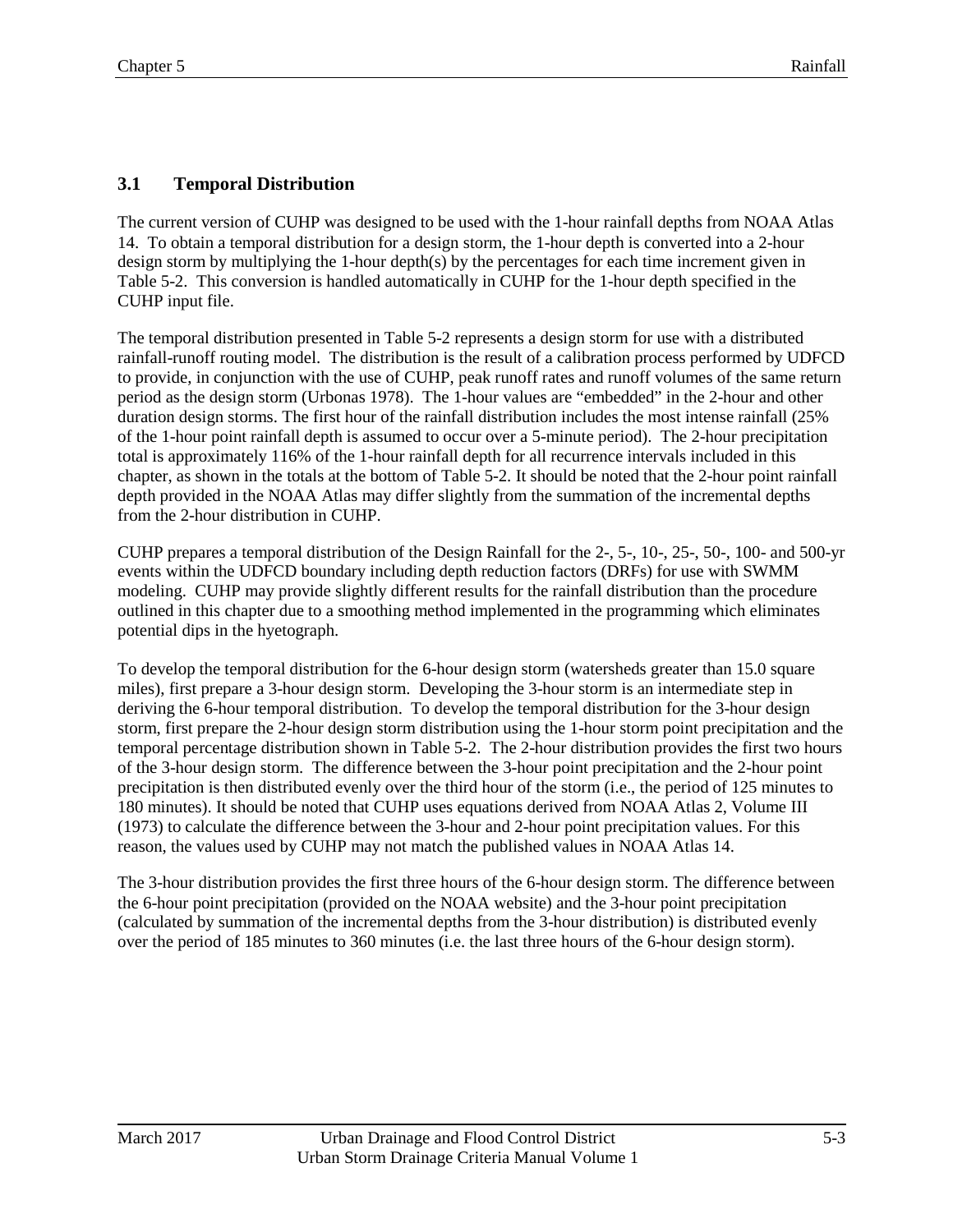#### **Basis for Design Storm Distribution**

The orographic effects of the Rocky Mountains and the high plains near the mountains as well as the semi-arid climate influence rainfall patterns in the Denver area. Rainstorms often have an "upslope" character where the easterly flow of moisture settles against the mountains. These types of rainstorms have durations that can exceed six hours and, although they may produce large amounts of total precipitation, they are rarely intense. Although upslope storms may cause local drainage problems or affect the flood levels of large watersheds, typically they are not the cause of 2- through 100-year type of flooding of small urban catchments in the Denver area.

Very intense rainfall in the Denver area typically results from convective storms or frontal stimulated convective storms. The most intense periods of rainfall for these types of storms often occur in periods that are less than one or two hours. These storms can produce brief periods of very high rainfall intensities. These short-duration, high-intensity rainstorms cause most of the flooding problems in the great majority of urban catchments.

Analysis of a 73-year record of rainfall at the Denver rain gage revealed that an overwhelming majority of the intense rainstorms produced their greatest intensities in the first hour of the storm. In fact, of the 73 most intense storms analyzed, 68 had the most intense period begin and end within the first hour of the storm, and 52 had the most intense period begin and end within the first half hour of the storm. These types of storms have been categorized as "leading intensity" storm events. The data clearly show that the "leading intensity" storms predominate among the "non-upslope" type storms in the Denver region.

The recommended design storm distribution takes into account the observed "leading intensity" nature of the convective storms. In addition, the temporal distributions for the recommended design storms were designed to be used with CUHP (1982 and later), the published NOAA 1-hour precipitation values (NOAA 1973) and Horton's infiltration loss equation. They were developed to approximate the recurrence frequency of peak flows and runoff volumes (i.e., 2- through 100-years) that were found to exist for the watersheds for which rainfall-runoff data were collected. The procedure for the development of these design storm distributions and the preliminary results were reported in literature and UDFCD publications (Urbonas 1978; Urbonas 1979).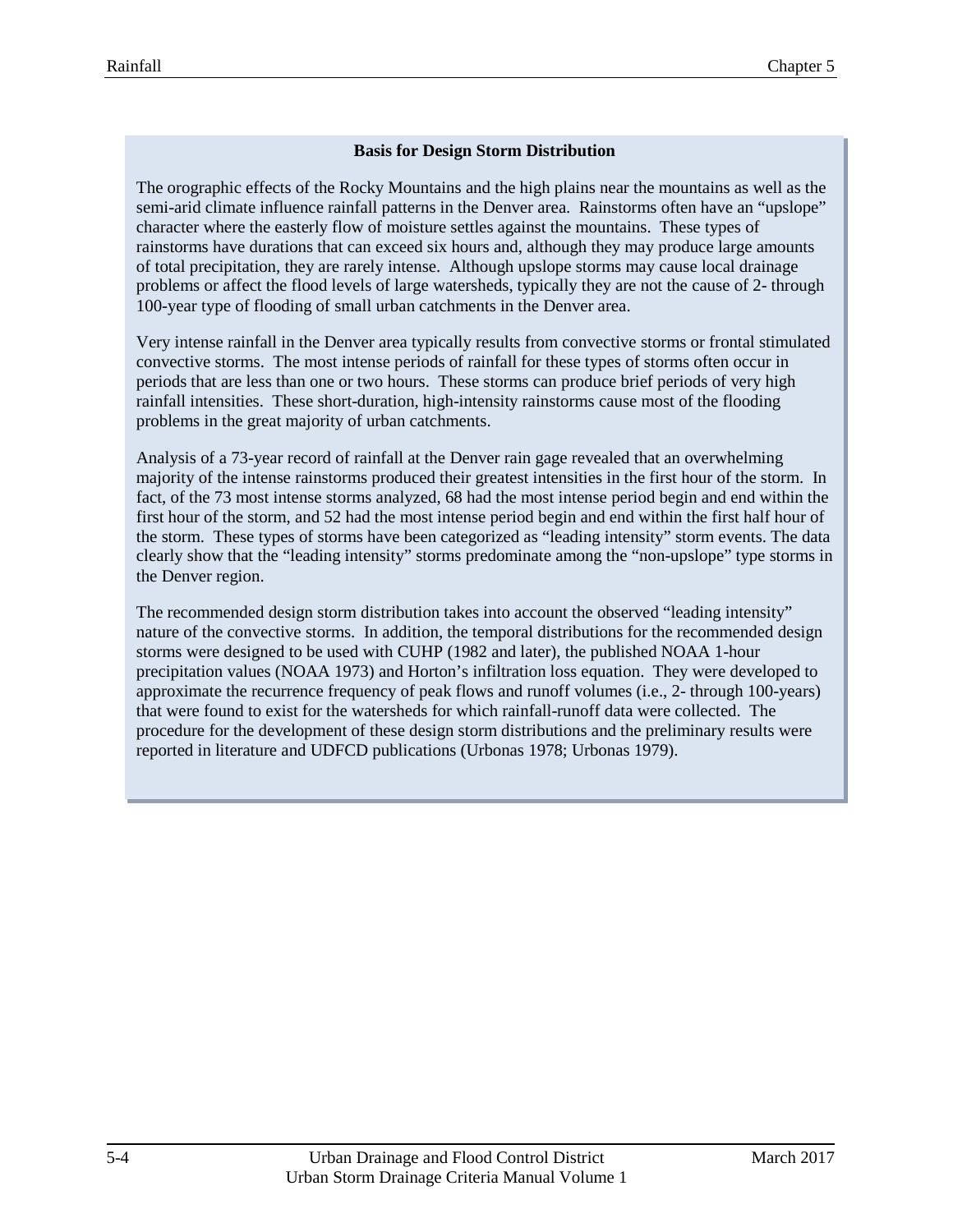<span id="page-6-0"></span>

| <b>Time</b>    |        |                  |         | Percent of 1-hour precipitation depth (%) |                   |  |  |  |  |
|----------------|--------|------------------|---------|-------------------------------------------|-------------------|--|--|--|--|
| <b>Minutes</b> | 2-Year | 5-Year           | 10-Year | $25$ - and $50$ -Year                     | 100- and 500-Year |  |  |  |  |
| 5              | 2.0    | 2.0              | 2.0     | 1.3                                       | 1.0               |  |  |  |  |
| 10             | 4.0    | 3.7              | 3.7     | 3.5                                       | 3.0               |  |  |  |  |
| 15             | 8.4    | 8.7              | 8.2     | 5.0                                       | 4.6               |  |  |  |  |
| 20             | 16.0   | 15.3             | 15.0    | 8.0                                       | 8.0               |  |  |  |  |
| 25             | 25.0   | 25.0             | 25.0    | 15.0                                      | 14.0              |  |  |  |  |
| 30             | 14.0   | 13.0             | 12.0    | 25.0                                      | 25.0              |  |  |  |  |
| 35             | 6.3    | 5.8              | 5.6     | 12.0                                      | 14.0              |  |  |  |  |
| 40             | 5.0    | 4.4              | 4.3     | 8.0                                       | 8.0               |  |  |  |  |
| 45             | 3.0    | 3.6              | 3.8     | 5.0                                       | 6.2               |  |  |  |  |
| 50             | 3.0    | 3.6              | 3.2     | 5.0                                       | 5.0               |  |  |  |  |
| 55             | 3.0    | 3.0              | 3.2     | 3.2                                       | 4.0               |  |  |  |  |
| 60             | 3.0    | 3.0              | 3.2     | 3.2                                       | 4.0               |  |  |  |  |
| 65             | 3.0    | 3.0              | 3.2     | 3.2                                       | 4.0               |  |  |  |  |
| 70             | 2.0    | 3.0              | 3.2     | 2.4                                       | 2.0               |  |  |  |  |
| 75             | 2.0    | 2.5              | 3.2     | 2.4                                       | 2.0               |  |  |  |  |
| 80             | 2.0    | 2.2              | 2.5     | 1.8                                       | 1.2               |  |  |  |  |
| 85             | 2.0    | 2.2              | 1.9     | 1.8                                       | 1.2               |  |  |  |  |
| 90             | 2.0    | 2.2              | 1.9     | 1.4                                       | 1.2               |  |  |  |  |
| 95             | 2.0    | 2.2              | 1.9     | 1.4                                       | 1.2               |  |  |  |  |
| 100            | 2.0    | $\overline{1.5}$ | 1.9     | 1.4                                       | 1.2               |  |  |  |  |
| 105            | 2.0    | 1.5              | 1.9     | 1.4                                       | 1.2               |  |  |  |  |
| 110            | 2.0    | 1.5              | 1.9     | 1.4                                       | 1.2               |  |  |  |  |
| 115            | 1.0    | 1.5              | 1.7     | 1.4                                       | 1.2               |  |  |  |  |
| 120            | 1.0    | 1.3              | 1.3     | 1.4                                       | 1.2               |  |  |  |  |
| <b>Totals</b>  | 115.7% | 115.7%           | 115.7%  | 115.6%                                    | 115.6%            |  |  |  |  |

**Table 5-2. Design storm distributions of 1-hour precipitation**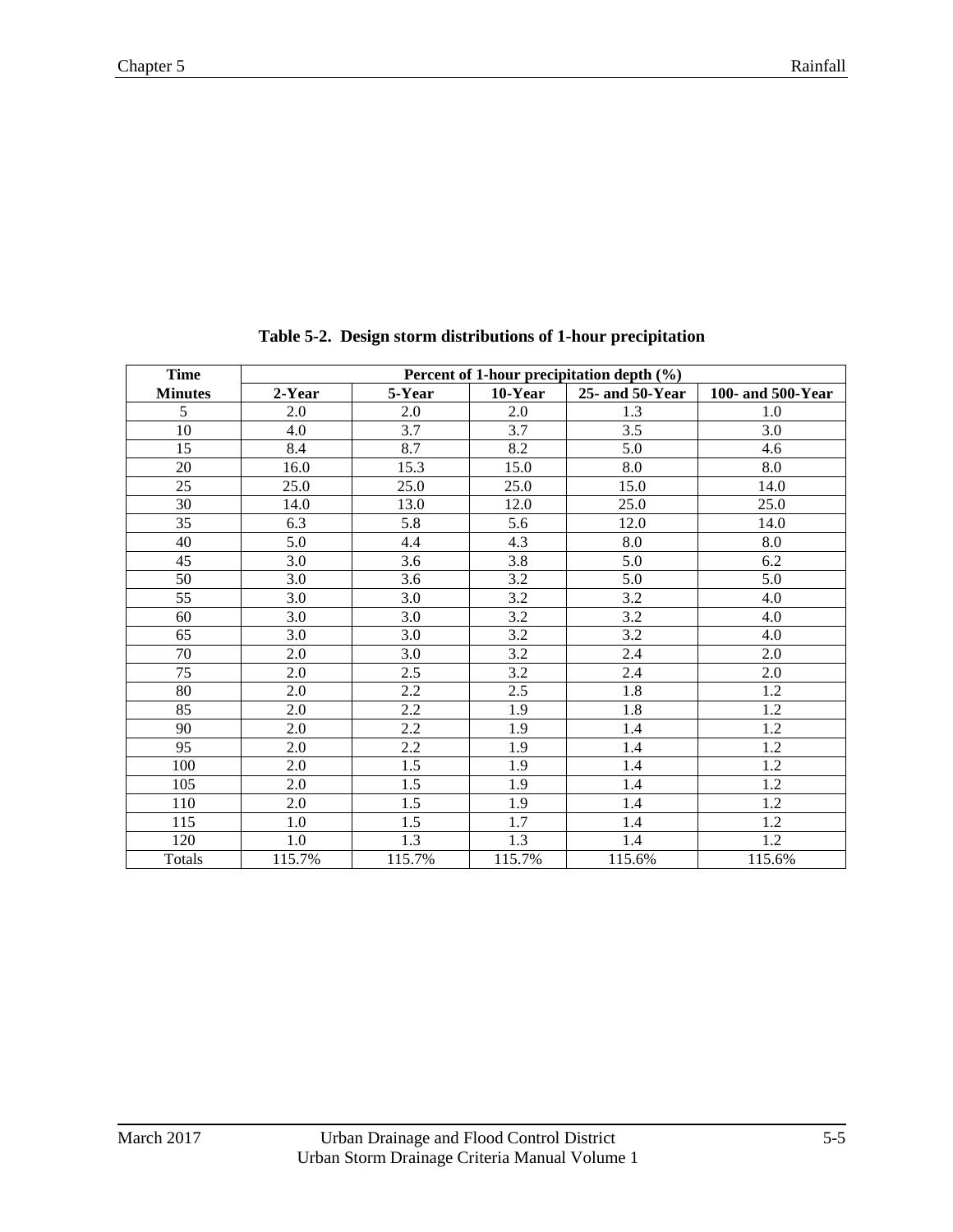#### <span id="page-7-0"></span>**3.2 Depth Reduction Factor (DRF) Adjustments**

A Depth Reduction Factor (DRF) adjustment can be used when applying a point precipitation value to an entire watershed area for a given recurrence interval. Since average rainfall over a large watershed is generally lower than point rainfall, a DRF is applied to reduce point precipitation values to area-average precipitation values. The NOAA Atlas provides guidelines for adjusting the rainfall depths with increasing catchment area. These guidelines were provided in NOAA Altas 2, Volume III and did not change with the release of NOAA Atlas 14. Area-depth adjustments are given in the Atlas for durations of ½-, 1-, 3-, 6- and 24-hours. [Figure 5-1](#page-11-0) is based on the NOAA Atlas. The 15-minute curve was extrapolated by UDFCD from the information shown for other storm durations on [Figure 5-1.](#page-11-0) The fast response times of urbanized watersheds and sharp rainstorm distribution gradients in the UDFCD region require adjustments of rainfall depths for storm durations that are less than ½-hour. Figure 5-1 provides DRF curves that can be applied to the 25-, 50-, 100- and 500-year events (NOAA 1973).

For more-frequently occurring storm events, including the 2- through 10-year events, UDFCD analyzed results from a 2010 study conducted by Carlton Engineering, Inc. on behalf of the City of Colorado Springs *Fountain Creek Rainfall Characterization Study* (Carlton 2010). The Carlton study developed cell-centered DRFs<sup>[2](#page-7-1)</sup> based on extensive analysis of radar data in the Fountain Creek watershed. UDFCD analyzed the data provided in this report to develop geographically-fixed DRF estimates for the 2 through 10-year events, by averaging recommended DRFs from the Carlton report and the NOAA Atlas. Figure 5-2 provides these curves.

The DRF adjustment factors are provided in Table 5-3 (2-, 5-, and 10-year design storms) and Table 5-4 (25-, 50-, 100, and 500-year design storms) to assist with DRF calculations.

 $\overline{a}$ 

<span id="page-7-1"></span><sup>2</sup> DRFs are commonly classified as "cell-centered" or "geographically-fixed" depending on how the factors were developed. Cell-centered DRFs are determined by analyzing gridded storm-cell data to determine the ratio of the average depth of rainfall produced by the overall storm cell (average of all grid point depths) to the maximum point rainfall depth (maximum grid point depth). A geographically-fixed DRF represents the ratio of average precipitation of a geographic area (watershed) to the maximum point rainfall depth occurring in the watershed. The difference between the two is the point of reference. For a cell-centered DRF, the point of reference is the storm cell itself, which may pass over many watersheds along the storm track. For a geographically-fixed DRF, the point of reference is the watershed, which receives precipitation as a storm cell passes over the watershed.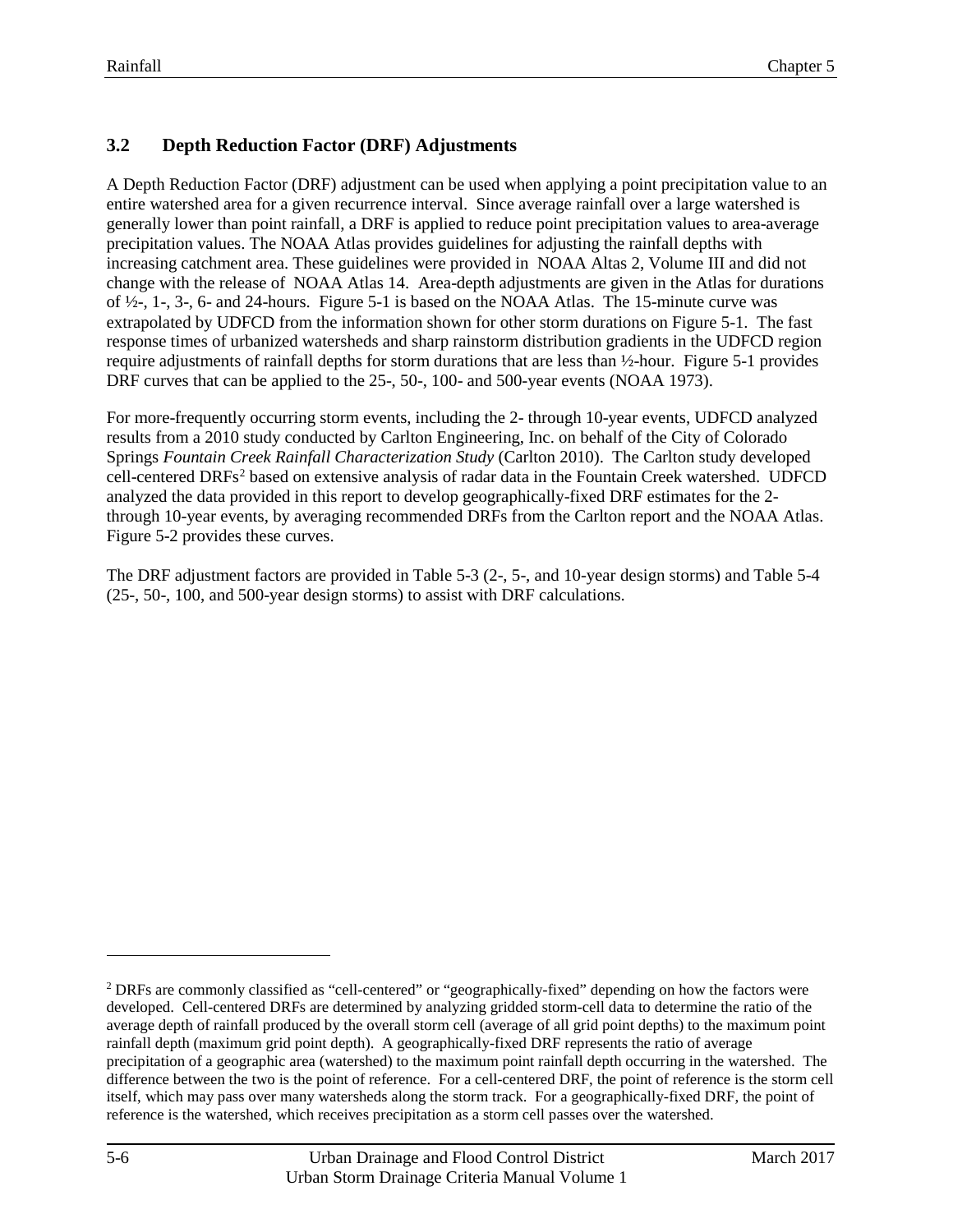<span id="page-8-0"></span>

| <b>Time</b> | Correction Factor by Watershed Area in Square Miles <sup>1</sup> |           |      |          |      |      |      |      |      |  |
|-------------|------------------------------------------------------------------|-----------|------|----------|------|------|------|------|------|--|
| (minutes)   | $\overline{2}$                                                   | 5         | 10   | 15       | 20   | 30   | 40   | 50   | 75   |  |
| 5           | 1.00                                                             | 1.00      | 1.00 | 1.00     | 1.00 | 1.00 | 1.00 | 1.00 | 1.00 |  |
| 10          | 1.00                                                             | 1.00      | 1.00 | 1.00     | 1.00 | 1.00 | 1.00 | 1.00 | 1.00 |  |
| 15          | 1.00                                                             | 0.97      | 0.94 | 0.91     | 0.90 | 0.85 | 0.75 | 0.65 | 0.56 |  |
| 20          | 1.00                                                             | 0.86      | 0.75 | 0.68     | 0.61 | 0.55 | 0.48 | 0.42 | 0.35 |  |
| 25          | 1.00                                                             | 0.86      | 0.75 | 0.68     | 0.61 | 0.55 | 0.48 | 0.42 | 0.35 |  |
| 30          | 1.00                                                             | 0.86      | 0.75 | 0.68     | 0.61 | 0.55 | 0.48 | 0.42 | 0.42 |  |
| 35          | 1.00                                                             | 0.97      | 0.94 | 0.91     | 0.90 | 0.90 | 0.90 | 0.90 | 0.89 |  |
| 40          | 1.00                                                             | 0.97      | 0.94 | 0.91     | 0.90 | 0.90 | 0.90 | 0.90 | 0.89 |  |
| 45          | 1.00                                                             | 1.00      | 1.00 | 1.02     | 1.02 | 1.01 | 1.01 | 1.01 | 1.00 |  |
| 50          | 1.00                                                             | 1.00      | 1.00 | 1.02     | 1.02 | 1.01 | 1.01 | 1.01 | 1.00 |  |
| 55          | 1.00                                                             | 1.00      | 1.00 | $1.02\,$ | 1.02 | 1.01 | 1.01 | 1.01 | 1.00 |  |
| 60          | 1.00                                                             | 1.00      | 1.00 | 1.02     | 1.02 | 1.01 | 1.01 | 1.01 | 1.00 |  |
| 65          | 1.00                                                             | 1.00      | 1.00 | 1.02     | 1.02 | 1.01 | 1.01 | 1.01 | 1.00 |  |
| 70          | 1.00                                                             | 1.00      | 1.00 | 1.02     | 1.02 | 1.01 | 1.01 | 1.01 | 1.00 |  |
| 75          | 1.00                                                             | 1.00      | 1.00 | 1.02     | 1.02 | 1.01 | 1.01 | 1.01 | 1.00 |  |
| 80          | 1.00                                                             | 1.00      | 1.00 | 1.02     | 1.02 | 1.01 | 1.01 | 1.01 | 1.00 |  |
| 85          | 1.00                                                             | 1.00      | 1.00 | 1.02     | 1.02 | 1.01 | 1.01 | 1.01 | 1.00 |  |
| 90          | 1.00                                                             | 1.00      | 1.00 | 1.02     | 1.02 | 1.01 | 1.01 | 1.01 | 1.00 |  |
| 95          | 1.00                                                             | 1.00      | 1.00 | 1.02     | 1.02 | 1.01 | 1.01 | 1.01 | 1.00 |  |
| 100         | 1.00                                                             | 1.00      | 1.00 | 1.02     | 1.02 | 1.01 | 1.01 | 1.01 | 1.00 |  |
| 105         | 1.00                                                             | 1.00      | 1.00 | $1.02\,$ | 1.02 | 1.01 | 1.01 | 1.01 | 1.00 |  |
| 110         | 1.00                                                             | 1.00      | 1.00 | 1.02     | 1.02 | 1.01 | 1.01 | 1.01 | 1.00 |  |
| 115         | 1.00                                                             | 1.00      | 1.00 | 1.02     | 1.02 | 1.01 | 1.01 | 1.01 | 1.00 |  |
| 120         | 1.00                                                             | 1.00      | 1.00 | 1.02     | 1.02 | 1.01 | 1.01 | 1.01 | 1.00 |  |
| 125-180     | N/A                                                              | N/A       | N/A  | 1.00     | 1.00 | 1.00 | 1.00 | 1.00 | 1.00 |  |
| 185-360     | N/A                                                              | $\rm N/A$ | N/A  | 1.23     | 1.28 | 1.30 | 1.32 | 1.33 | 1.33 |  |

#### **Table 5-3. DRFs for design rainfall distributions 2-, 5-, and 10-year design rainfall**

<sup>1</sup>For areas between the values listed in the table, correction factors can be obtained through linear interpolation between columns.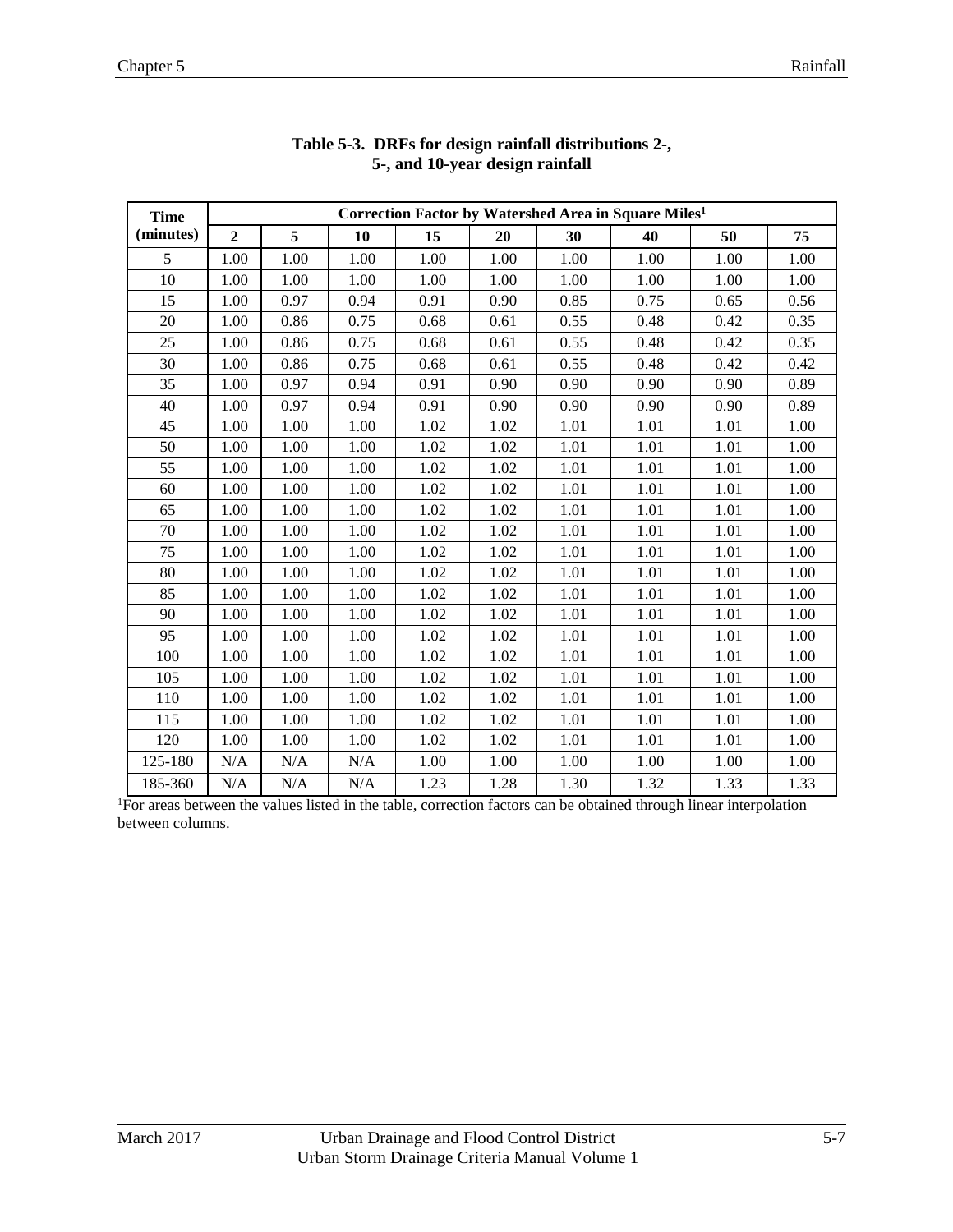<span id="page-9-0"></span>

| <b>Time</b> | Correction Factor by Watershed Area in Square Miles <sup>1</sup> |      |      |      |      |      |  |  |
|-------------|------------------------------------------------------------------|------|------|------|------|------|--|--|
| (minutes)   | 15                                                               | 20   | 30   | 40   | 50   | 75   |  |  |
| 5           | 1.15                                                             | 1.15 | 1.15 | 1.15 | 1.15 | 1.10 |  |  |
| 10          | 1.15                                                             | 1.15 | 1.15 | 1.15 | 1.15 | 1.10 |  |  |
| 15          | 1.15                                                             | 1.15 | 1.15 | 1.15 | 1.15 | 1.10 |  |  |
| 20          | 1.25                                                             | 1.18 | 1.10 | 1.05 | 1.00 | 0.90 |  |  |
| 25          | 0.73                                                             | 0.69 | 0.64 | 0.60 | 0.58 | 0.55 |  |  |
| 30          | 0.73                                                             | 0.69 | 0.64 | 0.60 | 0.58 | 0.55 |  |  |
| 35          | 0.73                                                             | 0.69 | 0.64 | 0.60 | 0.58 | 0.55 |  |  |
| 40          | 1.05                                                             | 1.02 | 0.95 | 0.90 | 0.85 | 0.80 |  |  |
| 45          | 1.20                                                             | 1.20 | 1.20 | 1.15 | 1.05 | 0.95 |  |  |
| 50          | 1.15                                                             | 1.15 | 1.15 | 1.15 | 1.05 | 0.95 |  |  |
| 55          | 1.15                                                             | 1.15 | 1.15 | 1.15 | 1.15 | 1.15 |  |  |
| 60          | 1.15                                                             | 1.15 | 1.15 | 1.15 | 1.15 | 1.15 |  |  |
| 65          | 1.08                                                             | 1.10 | 1.13 | 1.15 | 1.15 | 1.15 |  |  |
| 70          | 1.08                                                             | 1.10 | 1.13 | 1.15 | 1.15 | 1.15 |  |  |
| 75          | 1.08                                                             | 1.10 | 1.13 | 1.15 | 1.15 | 1.15 |  |  |
| 80          | 1.08                                                             | 1.10 | 1.13 | 1.15 | 1.15 | 1.15 |  |  |
| 85          | 1.08                                                             | 1.10 | 1.13 | 1.15 | 1.15 | 1.15 |  |  |
| 90          | 1.08                                                             | 1.10 | 1.13 | 1.15 | 1.15 | 1.15 |  |  |
| 95          | 1.08                                                             | 1.10 | 1.13 | 1.15 | 1.15 | 1.15 |  |  |
| 100         | 1.08                                                             | 1.10 | 1.13 | 1.15 | 1.15 | 1.15 |  |  |
| 105         | 1.08                                                             | 1.10 | 1.13 | 1.15 | 1.15 | 1.15 |  |  |
| 110         | 1.08                                                             | 1.10 | 1.13 | 1.15 | 1.15 | 1.15 |  |  |
| 115         | 1.08                                                             | 1.10 | 1.13 | 1.15 | 1.15 | 1.15 |  |  |
| 120         | 1.08                                                             | 1.10 | 1.13 | 1.15 | 1.15 | 1.15 |  |  |
| 125-180     | 1.08                                                             | 1.10 | 1.13 | 1.15 | 1.25 | 1.25 |  |  |
| 185-360     | 1.05                                                             | 1.10 | 1.10 | 1.10 | 1.10 | 1.13 |  |  |

|  |  | Table 5-4. DRFs for design rainfall distributions 25-, |  |
|--|--|--------------------------------------------------------|--|
|  |  | 50-, 100-, and 500-year design rainfall                |  |

<sup>1</sup>For areas between the values listed in the table, correction factors can be obtained through linear interpolation between columns.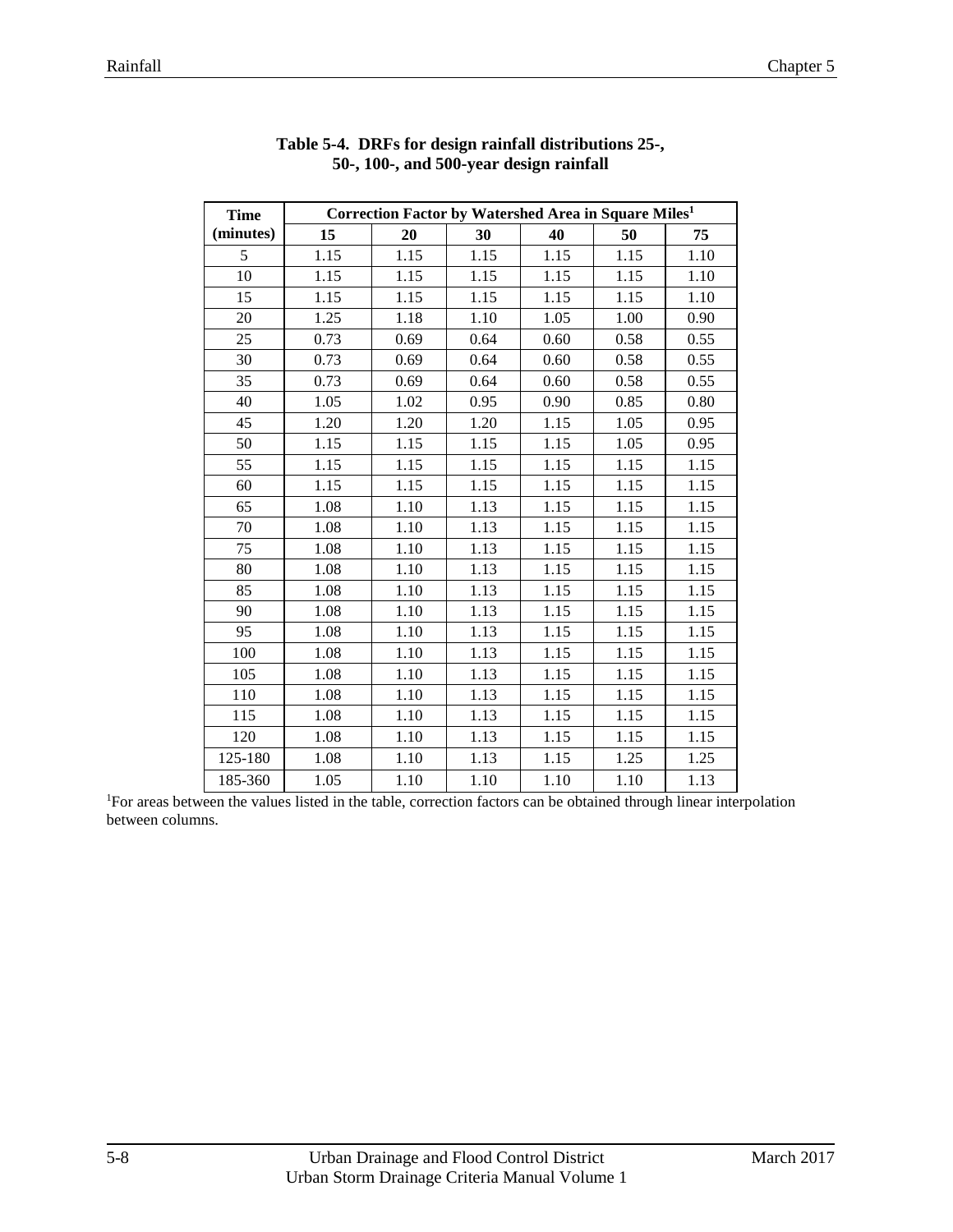# <span id="page-10-0"></span>**4.0 Intensity***-***Duration Curves for Rational Method**

To develop depth-duration curves or intensity-duration curves for the Rational Method of runoff analysis take the 1-hour depth(s) obtained from NOAA Atlas 14 and apply Equation 5-1 for the duration (or durations) of interest:

$$
I = \frac{28.5 P_1}{(10 + T_d)^{0.786}}
$$
 Equation 5-1

Where:

- $I =$  rainfall intensity (inches per hour)
- $P_1 = 1$ -hour point rainfall depth (inches)

 $T_d$  = storm duration (minutes)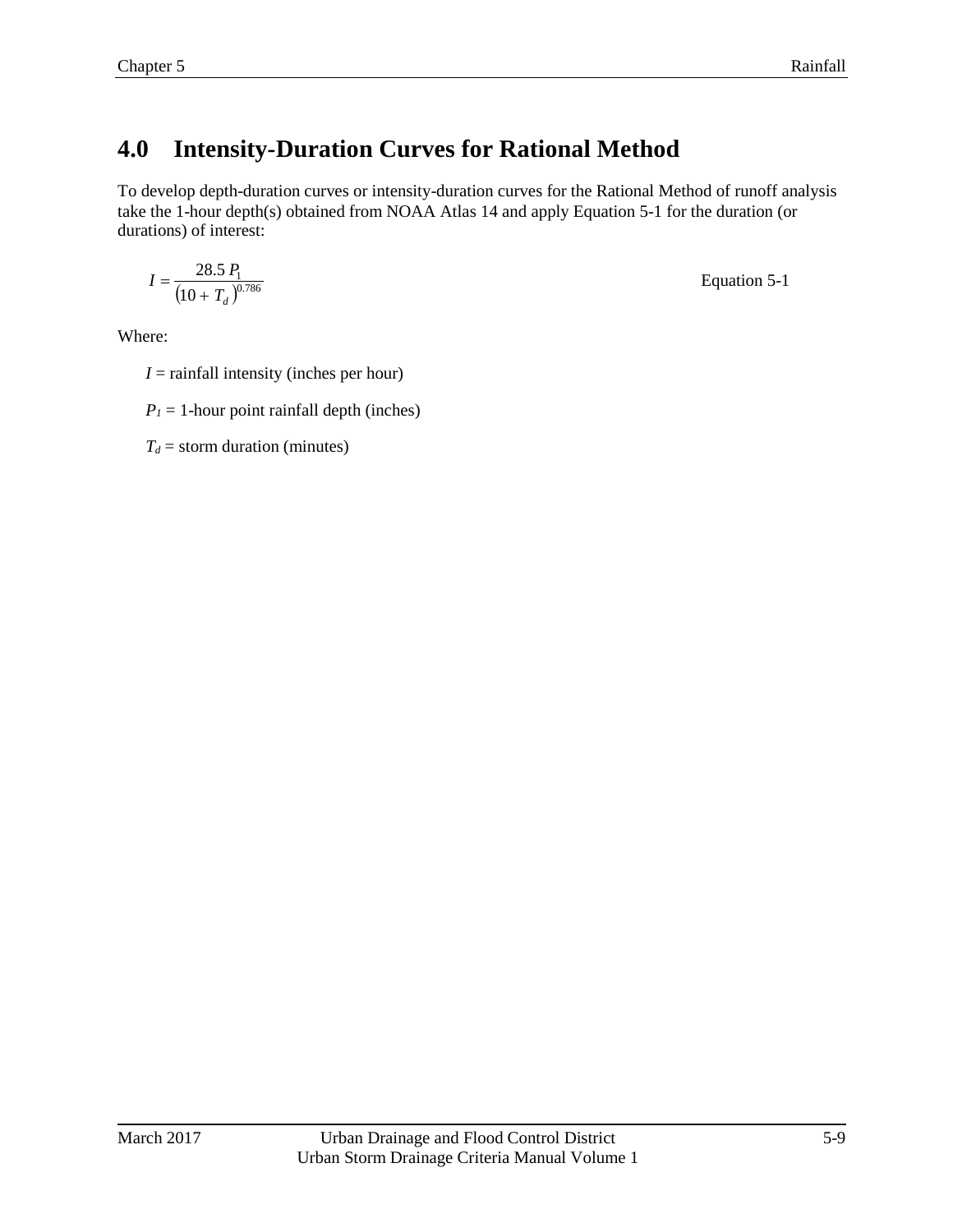

<span id="page-11-0"></span>**Figure 5-1. Depth reduction factor (DRF) curves for infrequent storm events**

(25-, 50-, 100- and 500-year events) (NOAA Atlas 2, Volume III 1973 with extrapolation for 15-minute curve)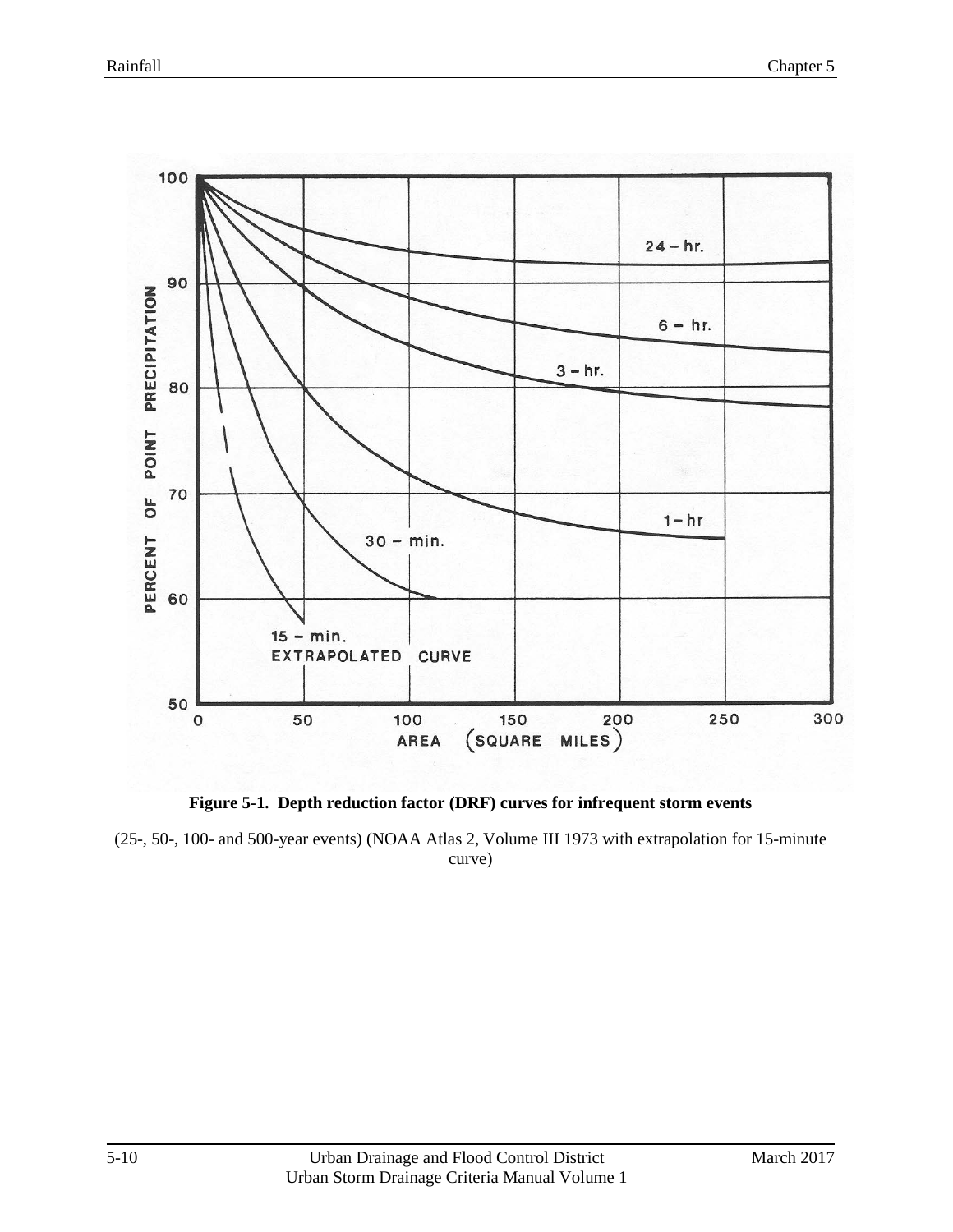

<span id="page-12-0"></span>**Figure 5-2. Depth reduction factor (DRF) curves for minor storm events (2-, 5-, and 10-year events)**

(Carlton 2010)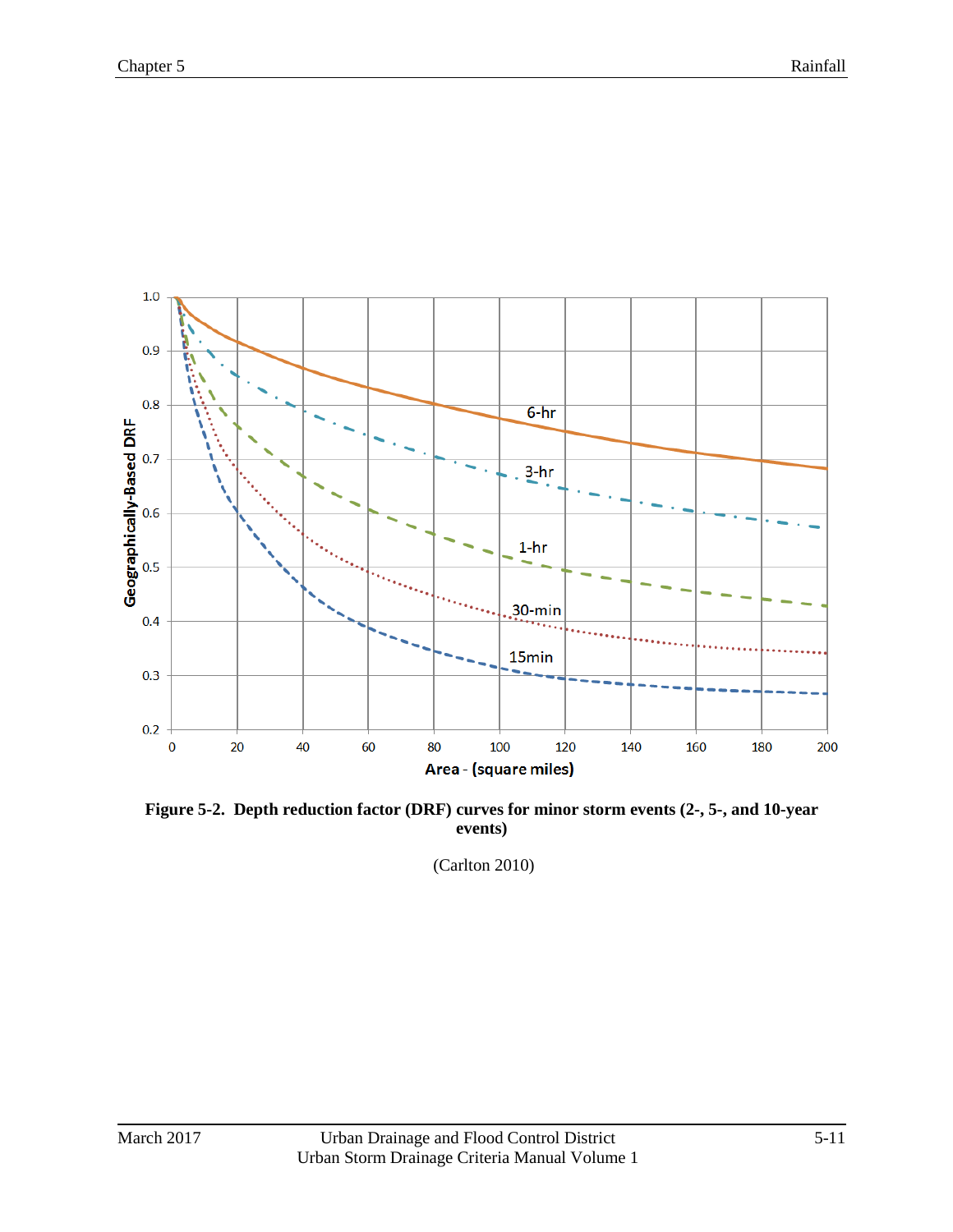## <span id="page-13-0"></span>**5.0 Examples**

#### <span id="page-13-1"></span>**5.1 Example preparation of intensity-duration-frequency curve**

Use Equation 5-1 to plot rainfall intensity-duration curves for the 500-year, 100-year, 10-year, 5-year, and 2-year precipitation events in Denver. One-hour point precipitation values in Denver are as follows: 500 year (3.14), 100-year (2.31-inch), 10-year (1.33-inch), 5-year (1.09 inches), and 2-year (0.83-inches).

Calculations are prepared using Equation 5-1.

| <b>Duration</b><br>(minutes) | <b>Rainfall Intensity</b><br>(inches/hour) |       |
|------------------------------|--------------------------------------------|-------|
| 5                            | $28 \times 3.14/(10+5)^{0.786}$            | 10.46 |
| 10                           | $28 \times 3.14/(10+10)^{0.786}$           | 8.35  |
| 15                           | $28 \times 3.14/(10+15)^{0.786}$           | 7.00  |
| 30                           | $28 \times 3.14/(10+30)^{0.786}$           | 4.84  |
| 60                           | $28 \times 3.14/(10+60)^{0.786}$           | 3.12  |

Repeat this exercise for each return period.

| <b>Duration</b> | P <sub>1</sub> | 5     | 10   | 15   | 30   | 60   |
|-----------------|----------------|-------|------|------|------|------|
| 2-year          | 0.83           | 2.77  | 2.21 | 1.85 | 1.28 | 0.82 |
| 5-year          | 1.09           | 3.63  | 2.90 | 2.43 | 1.68 | 1.08 |
| 10-year         | 1.33           | 4.43  | 3.54 | 2.97 | 2.05 | 1.32 |
| 25-year         | 1.69           | 5.63  | 4.49 | 3.77 | 2.61 | 1.68 |
| 50-year         | 1.99           | 6.63  | 5.29 | 4.44 | 3.07 | 1.98 |
| 100-year        | 2.31           | 7.70  | 6.14 | 5.15 | 3.56 | 2.29 |
| 500-year        | 3.14           | 10.46 | 8.35 | 7.00 | 4.84 | 3.12 |

The values from Equation 5-1 are plotted in Figure 5-15.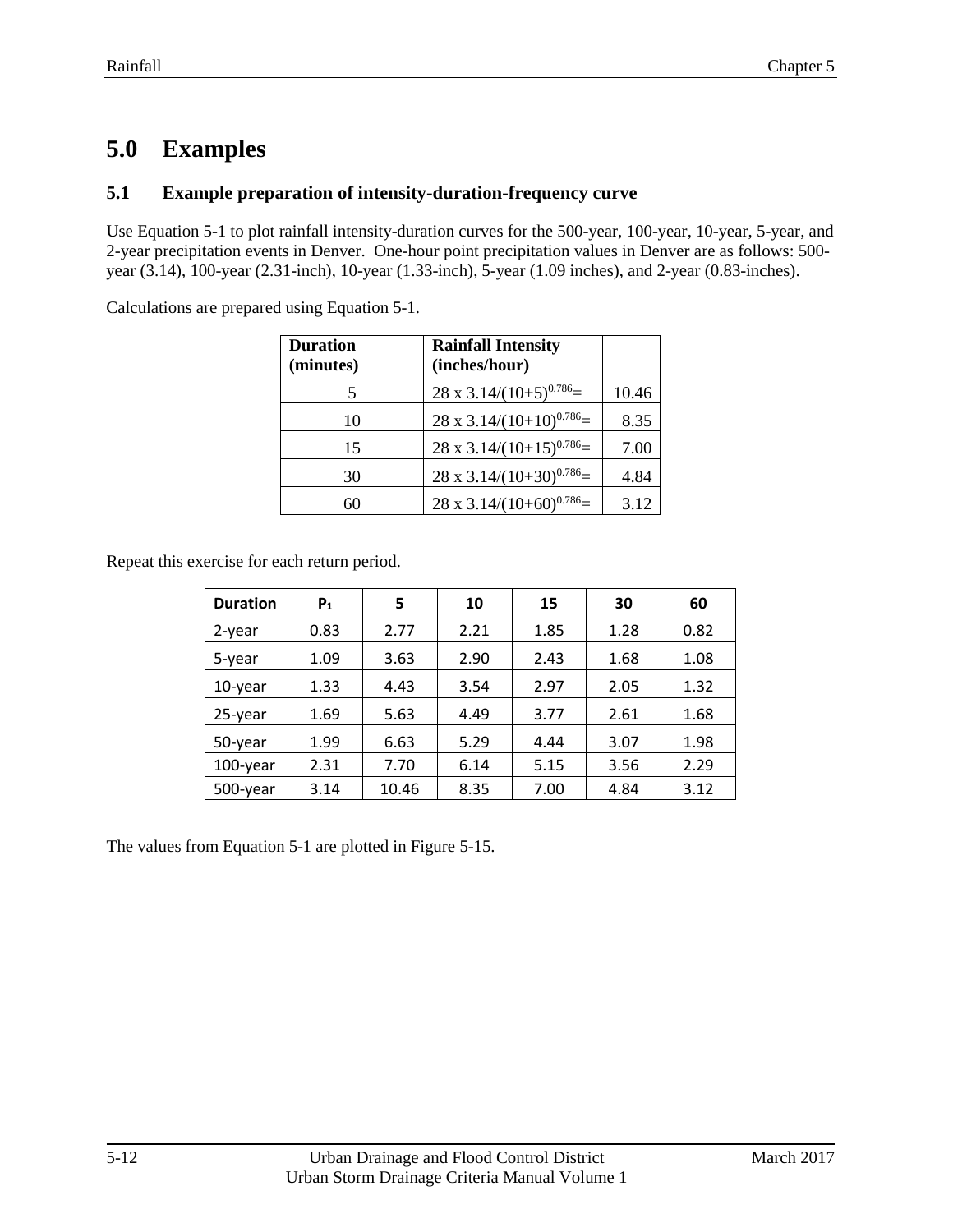![](_page_14_Figure_2.jpeg)

**Figure 5-15. Example rainfall intensity-duration curves**